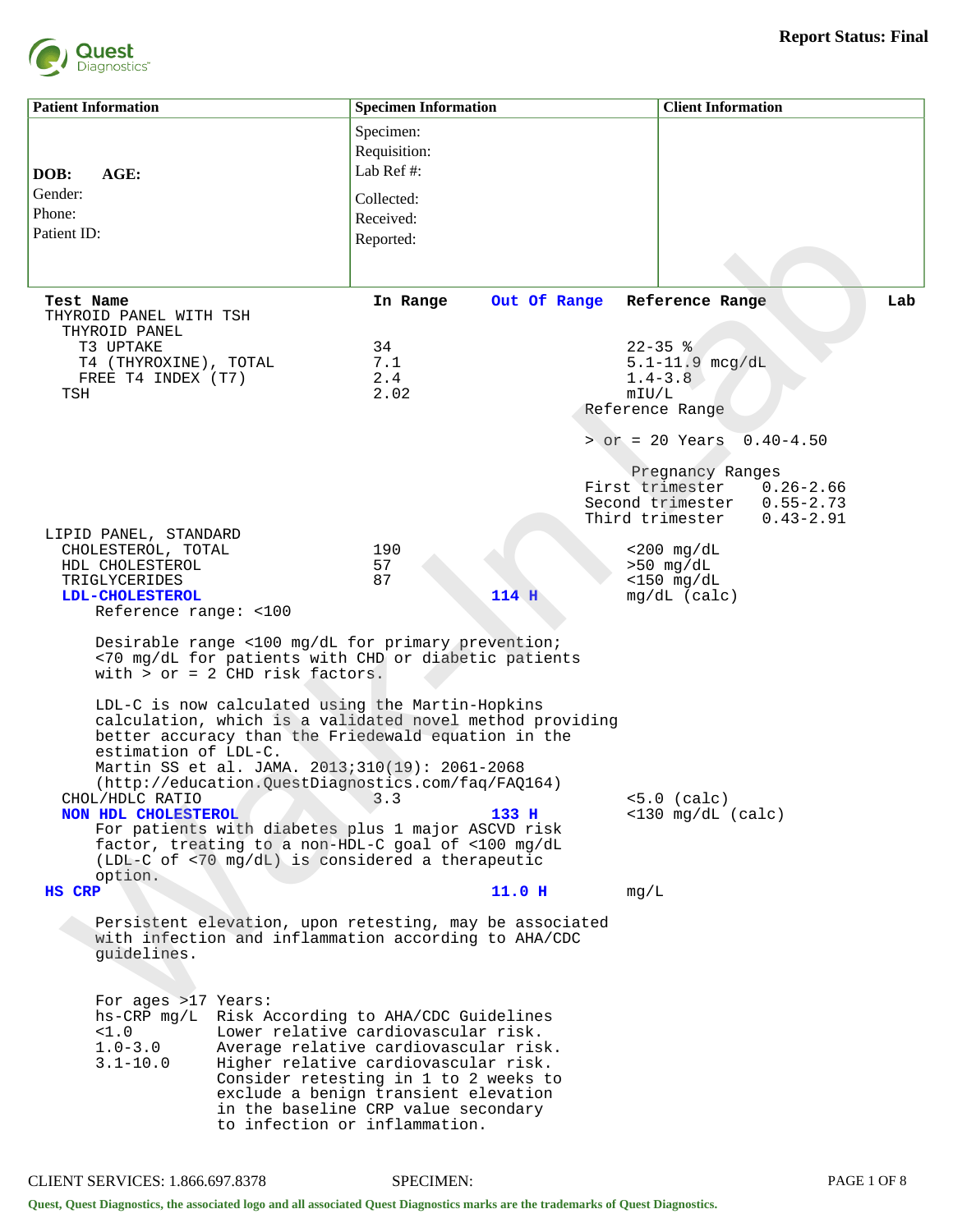

| <b>Patient Information</b>                                                                                                                                                                                                                                                                                                                                                               |                                            | <b>Specimen Information</b>                                                                                                                                                                                                                                                                                                                                                                                                                                                                                                                                                                                                                              | <b>Client Information</b>                                                                                                                                                                                                                                                                                                                                                                                         |     |
|------------------------------------------------------------------------------------------------------------------------------------------------------------------------------------------------------------------------------------------------------------------------------------------------------------------------------------------------------------------------------------------|--------------------------------------------|----------------------------------------------------------------------------------------------------------------------------------------------------------------------------------------------------------------------------------------------------------------------------------------------------------------------------------------------------------------------------------------------------------------------------------------------------------------------------------------------------------------------------------------------------------------------------------------------------------------------------------------------------------|-------------------------------------------------------------------------------------------------------------------------------------------------------------------------------------------------------------------------------------------------------------------------------------------------------------------------------------------------------------------------------------------------------------------|-----|
| DOB:<br>AGE:<br>Gender:<br>Patient ID:                                                                                                                                                                                                                                                                                                                                                   |                                            | Specimen:<br>Collected:<br>Received:<br>Reported:                                                                                                                                                                                                                                                                                                                                                                                                                                                                                                                                                                                                        |                                                                                                                                                                                                                                                                                                                                                                                                                   |     |
| Test Name<br>>10.0                                                                                                                                                                                                                                                                                                                                                                       | inflammation.                              | In Range<br>Out Of Range<br>Persistent elevation, upon retesting,<br>may be associated with infection and                                                                                                                                                                                                                                                                                                                                                                                                                                                                                                                                                | Reference Range                                                                                                                                                                                                                                                                                                                                                                                                   | Lab |
| COMPREHENSIVE METABOLIC<br>PANEL<br><b>GLUCOSE</b>                                                                                                                                                                                                                                                                                                                                       |                                            | 95                                                                                                                                                                                                                                                                                                                                                                                                                                                                                                                                                                                                                                                       | $65 - 99$ mg/dL<br>Fasting reference interval                                                                                                                                                                                                                                                                                                                                                                     |     |
| UREA NITROGEN (BUN)<br>CREATININE<br>eGFR NON-AFR. AMERICAN<br>eGFR AFRICAN AMERICAN<br>BUN/CREATININE RATIO<br>SODIUM<br>POTASSIUM<br>CHLORIDE<br>CARBON DIOXIDE<br>CALCIUM<br>PROTEIN, TOTAL<br>ALBUMIN<br>GLOBULIN<br>ALBUMIN/GLOBULIN RATIO<br>BILIRUBIN, TOTAL<br>ALKALINE PHOSPHATASE<br>AST<br>ALT<br><b>HEMOGLOBIN A1c</b><br>follow-up test.<br>considerations.<br>of diabetes. | prediabetes and should be confirmed with a | 10<br>0.73<br>97<br>112<br>NOT APPLICABLE<br>139<br>3.8<br>104<br>30<br>9.2<br>7.4<br>4.2<br>3.2<br>1.3<br>0.5<br>46<br>16<br>25<br>5.9 <sub>H</sub><br>For someone without known diabetes, a hemoglobin<br>Alc value between 5.7% and 6.4% is consistent with<br>For someone with known diabetes, a value <7%<br>indicates that their diabetes is well controlled. Alc<br>targets should be individualized based on duration of<br>diabetes, age, comorbid conditions, and other<br>This assay result is consistent with an increased risk<br>Currently, no consensus exists regarding use of<br>hemoglobin Alc for diagnosis of diabetes for children. | $7-25$ mg/dL<br>$0.50 - 1.10$ mg/dL<br>$>$ OR = 60 mL/min/1.73m2<br>$>$ OR = 60 mL/min/1.73m2<br>$6-22$ (calc)<br>135-146 mmol/L<br>$3.5 - 5.3$ mmol/L<br>$98 - 110$ mmol/L<br>$20-32$ mmol/L<br>$8.6 - 10.2$ mg/dL<br>$6.1 - 8.1$ g/dL<br>$3.6 - 5.1$ g/dL<br>$1.9 - 3.7$ g/dL (calc)<br>$1.0 - 2.5$ (calc)<br>$0.2 - 1.2$ mg/dL<br>$33 - 115$ $U/L$<br>$10 - 35$ $U/L$<br>$6 - 29$ $U/L$<br><5.7 % of total Hgb |     |
| PHOSPHATE (AS PHOSPHORUS)<br>URIC ACID                                                                                                                                                                                                                                                                                                                                                   |                                            | 3.7<br>6.5<br>Therapeutic target for gout patients: <6.0 mg/dL                                                                                                                                                                                                                                                                                                                                                                                                                                                                                                                                                                                           | $2.5 - 4.5$ mg/dL<br>$2.5 - 7.0$ mg/dL                                                                                                                                                                                                                                                                                                                                                                            |     |
| LD<br><b>GGT</b><br>CAROTENE                                                                                                                                                                                                                                                                                                                                                             |                                            | 100<br>21<br>32                                                                                                                                                                                                                                                                                                                                                                                                                                                                                                                                                                                                                                          | $100 - 200$ U/L<br>$3 - 55$ U/L<br>$6 - 77$ mcg/dL                                                                                                                                                                                                                                                                                                                                                                |     |
|                                                                                                                                                                                                                                                                                                                                                                                          |                                            | Vitamin supplementation within 24 hours prior to                                                                                                                                                                                                                                                                                                                                                                                                                                                                                                                                                                                                         |                                                                                                                                                                                                                                                                                                                                                                                                                   |     |

blood draw may affect the accuracy of the results.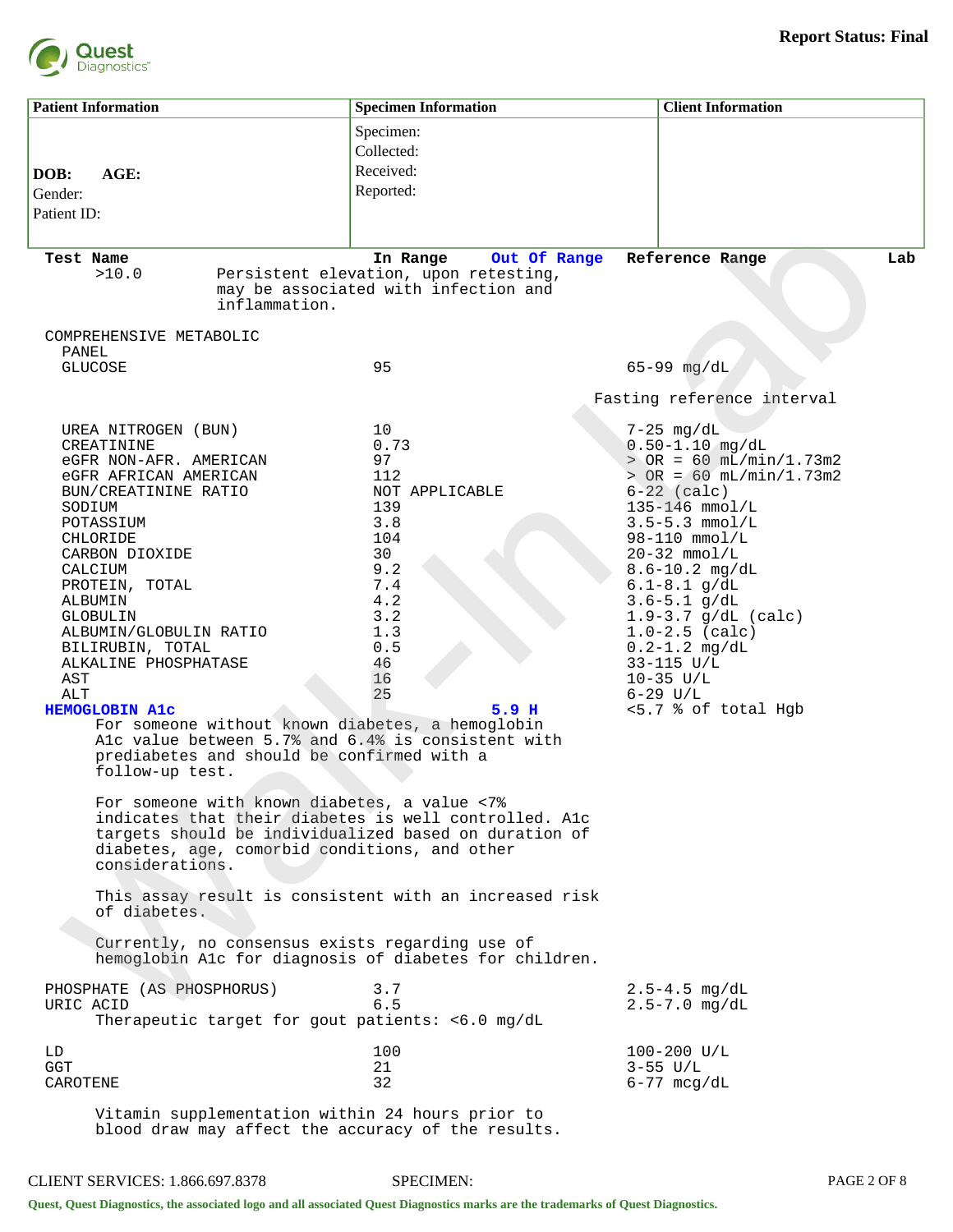

| <b>Patient Information</b>             | <b>Specimen Information</b>                                                                                                                                                                                                                                                                                                            |              | <b>Client Information</b> |
|----------------------------------------|----------------------------------------------------------------------------------------------------------------------------------------------------------------------------------------------------------------------------------------------------------------------------------------------------------------------------------------|--------------|---------------------------|
| AGE:<br>DOB:<br>Gender:<br>Patient ID: | Specimen:<br>Collected:<br>Received:<br>Reported:                                                                                                                                                                                                                                                                                      |              |                           |
| Test Name                              | In Range                                                                                                                                                                                                                                                                                                                               | Out Of Range | Lab<br>Reference Range    |
| purposes.                              | This test was developed and its analytical performance<br>characteristics have been determined by Quest<br>Diagnostics Nichols Institute Chantilly, VA. It has<br>not been cleared or approved by the U.S. Food and Drug<br>Administration. This assay has been validated pursuant<br>to the CLIA regulations and is used for clinical |              |                           |
| VITAMIN A (RETINOL)                    | 51                                                                                                                                                                                                                                                                                                                                     |              | $38-98$ mcg/dL            |
|                                        | Vitamin supplementation within 24 hours prior to<br>blood draw may affect the accuracy of the results.                                                                                                                                                                                                                                 |              |                           |
| purposes.                              | This test was developed and its analytical performance<br>characteristics have been determined by Quest<br>Diagnostics Nichols Institute Chantilly, VA. It has<br>not been cleared or approved by the U.S. Food and Drug<br>Administration. This assay has been validated pursuant<br>to the CLIA regulations and is used for clinical |              |                           |
| VITAMIN B6, PLASMA                     | 21.6                                                                                                                                                                                                                                                                                                                                   |              | $2.1 - 21.7$ ng/mL        |
|                                        | Vitamin supplementation within 24 hours prior to<br>blood draw may affect the accuracy of the results.                                                                                                                                                                                                                                 |              |                           |
| purposes.                              | This test was developed and its analytical performance<br>characteristics have been determined by Quest<br>Diagnostics Nichols Institute Chantilly, VA. It has<br>not been cleared or approved by the U.S. Food and Drug<br>Administration. This assay has been validated pursuant<br>to the CLIA regulations and is used for clinical |              |                           |
| VITAMIN E (TOCOPHEROL)                 |                                                                                                                                                                                                                                                                                                                                        |              |                           |
| <b>ALPHA-TOCOPHEROL</b>                | Levels of alpha-tocopherol <5 mg/L are consistent<br>with Vitamin E deficiency in adults.                                                                                                                                                                                                                                              | $20.5$ H     | $5.7 - 19.9$ mg/L         |
| BETA-GAMMA-TOCOPHEROL                  | 1.1                                                                                                                                                                                                                                                                                                                                    |              | $\leq$ = 4.3 mg/L         |
|                                        | Vitamin supplementation within 24 hours prior to<br>blood draw may affect the accuracy of the results.                                                                                                                                                                                                                                 |              |                           |
| purposes.                              | This test was developed and its analytical performance<br>characteristics have been determined by Quest<br>Diagnostics Nichols Institute Chantilly, VA. It has<br>not been cleared or approved by the U.S. Food and Drug<br>Administration. This assay has been validated pursuant<br>to the CLIA regulations and is used for clinical |              |                           |
| VITAMIN B1 (THIAMINE),                 |                                                                                                                                                                                                                                                                                                                                        |              |                           |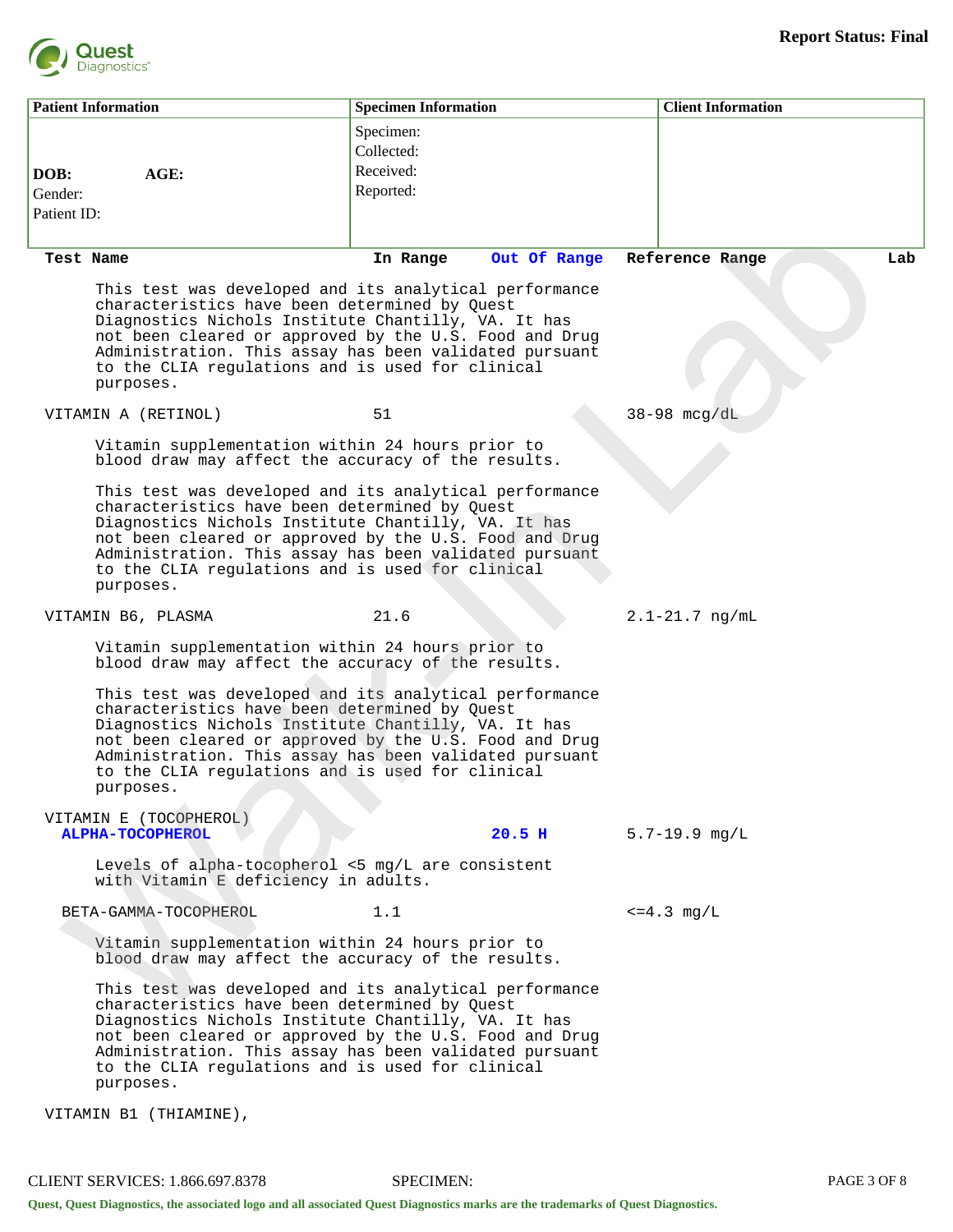

| <b>Patient Information</b>                                                                                                                                                                                                                                                                                                                          | <b>Specimen Information</b> |               | <b>Client Information</b>               |     |
|-----------------------------------------------------------------------------------------------------------------------------------------------------------------------------------------------------------------------------------------------------------------------------------------------------------------------------------------------------|-----------------------------|---------------|-----------------------------------------|-----|
|                                                                                                                                                                                                                                                                                                                                                     | Specimen:                   |               |                                         |     |
|                                                                                                                                                                                                                                                                                                                                                     | Collected:                  |               |                                         |     |
|                                                                                                                                                                                                                                                                                                                                                     |                             |               |                                         |     |
| AGE<br>DOB:                                                                                                                                                                                                                                                                                                                                         | Received:                   |               |                                         |     |
| Gender:                                                                                                                                                                                                                                                                                                                                             | Reported:                   |               |                                         |     |
| Patient ID:                                                                                                                                                                                                                                                                                                                                         |                             |               |                                         |     |
|                                                                                                                                                                                                                                                                                                                                                     |                             |               |                                         |     |
| Test Name                                                                                                                                                                                                                                                                                                                                           | In Range                    | Out Of Range  | Reference Range                         | Lab |
| BLOOD, LC/MS/MS                                                                                                                                                                                                                                                                                                                                     | 105                         |               | $78 - 185$ nmol/L                       |     |
| Vitamin supplementation within 24 hours prior to<br>blood draw may affect the accuracy of the results.                                                                                                                                                                                                                                              |                             |               |                                         |     |
| This test was developed and its analytical performance<br>characteristics have been determined by Quest<br>Diagnostics Nichols Institute Chantilly, VA. It has<br>not been cleared or approved by the U.S. Food and Drug<br>Administration. This assay has been validated pursuant<br>to the CLIA regulations and is used for clinical<br>purposes. |                             |               |                                         |     |
| CBC (INCLUDES DIFF/PLT)                                                                                                                                                                                                                                                                                                                             |                             |               |                                         |     |
| WHITE BLOOD CELL COUNT                                                                                                                                                                                                                                                                                                                              | 7.3                         |               | $3.8 - 10.8$ Thousand/uL                |     |
| RED BLOOD CELL COUNT                                                                                                                                                                                                                                                                                                                                | 4.61                        |               | $3.80 - 5.10$ Million/uL                |     |
| HEMOGLOBIN                                                                                                                                                                                                                                                                                                                                          | 12.4                        |               | $11.7 - 15.5$ g/dL                      |     |
| HEMATOCRIT                                                                                                                                                                                                                                                                                                                                          | 37.7                        |               | $35.0 - 45.0$ %                         |     |
| MCV                                                                                                                                                                                                                                                                                                                                                 | 81.8                        |               | 80.0-100.0 fL                           |     |
| MCH                                                                                                                                                                                                                                                                                                                                                 |                             | 26.9L         | $27.0 - 33.0$ pg                        |     |
| MCHC                                                                                                                                                                                                                                                                                                                                                | 32.9                        |               | $32.0 - 36.0$ g/dL                      |     |
| <b>RDW</b>                                                                                                                                                                                                                                                                                                                                          | 13.0                        |               | $11.0 - 15.0$ %                         |     |
| PLATELET COUNT                                                                                                                                                                                                                                                                                                                                      | 328                         |               | 140-400 Thousand/uL                     |     |
| MPV                                                                                                                                                                                                                                                                                                                                                 | 9.2                         |               | $7.5 - 12.5$ fl                         |     |
| ABSOLUTE NEUTROPHILS                                                                                                                                                                                                                                                                                                                                | 3570<br>3059                |               | 1500-7800 cells/uL<br>850-3900 cells/uL |     |
| ABSOLUTE LYMPHOCYTES<br>ABSOLUTE MONOCYTES                                                                                                                                                                                                                                                                                                          | 438                         |               | 200-950 cells/uL                        |     |
| ABSOLUTE EOSINOPHILS                                                                                                                                                                                                                                                                                                                                | 212                         |               | $15-500$ cells/uL                       |     |
| ABSOLUTE BASOPHILS                                                                                                                                                                                                                                                                                                                                  | 22                          |               | $0-200$ cells/uL                        |     |
| NEUTROPHILS                                                                                                                                                                                                                                                                                                                                         | 48.9                        |               | ៖                                       |     |
| LYMPHOCYTES                                                                                                                                                                                                                                                                                                                                         | 41.9                        |               | ್ಠಿ                                     |     |
| MONOCYTES                                                                                                                                                                                                                                                                                                                                           | 6.0                         |               | ್ಯೆ                                     |     |
| EOSINOPHILS                                                                                                                                                                                                                                                                                                                                         | 2.9                         |               | နွ                                      |     |
| <b>BASOPHILS</b>                                                                                                                                                                                                                                                                                                                                    | 0.3                         |               | %                                       |     |
| URINALYSIS, COMPLETE                                                                                                                                                                                                                                                                                                                                |                             |               |                                         |     |
| COLOR                                                                                                                                                                                                                                                                                                                                               | YELLOW                      |               | YELLOW                                  |     |
| <b>APPEARANCE</b>                                                                                                                                                                                                                                                                                                                                   |                             | <b>TURBID</b> | CLEAR                                   |     |
| SPECIFIC GRAVITY                                                                                                                                                                                                                                                                                                                                    | 1.024                       |               | $1.001 - 1.035$                         |     |
| PH                                                                                                                                                                                                                                                                                                                                                  | 5.5                         |               | $5.0 - 8.0$                             |     |
| <b>GLUCOSE</b>                                                                                                                                                                                                                                                                                                                                      | NEGATIVE                    |               | NEGATIVE                                |     |
| <b>BILIRUBIN</b>                                                                                                                                                                                                                                                                                                                                    | NEGATIVE<br>NEGATIVE        |               | NEGATIVE                                |     |
| KETONES<br>OCCULT BLOOD                                                                                                                                                                                                                                                                                                                             | NEGATIVE                    |               | NEGATIVE<br>NEGATIVE                    |     |
| PROTEIN                                                                                                                                                                                                                                                                                                                                             | NEGATIVE                    |               | NEGATIVE                                |     |
| NITRITE                                                                                                                                                                                                                                                                                                                                             | NEGATIVE                    |               | NEGATIVE                                |     |
| LEUKOCYTE ESTERASE                                                                                                                                                                                                                                                                                                                                  | NEGATIVE                    |               | NEGATIVE                                |     |
| <b>WBC</b>                                                                                                                                                                                                                                                                                                                                          | $0 - 5$                     |               | $\angle$ OR = 5 /HPF                    |     |
| <b>RBC</b>                                                                                                                                                                                                                                                                                                                                          | $0 - 2$                     |               | $\angle$ OR = 2 /HPF                    |     |
| SQUAMOUS EPITHELIAL CELLS                                                                                                                                                                                                                                                                                                                           |                             | $10 - 20$     | $\texttt{&}$ OR = 5 /HPF                |     |
| <b>BACTERIA</b>                                                                                                                                                                                                                                                                                                                                     |                             | FEW           | NONE SEEN / HPF                         |     |
| HYALINE CAST                                                                                                                                                                                                                                                                                                                                        | NONE SEEN                   |               | NONE SEEN / LPF                         |     |
| IRON, TOTAL                                                                                                                                                                                                                                                                                                                                         | 59                          |               | $40 - 190$ mcg/dL                       |     |
| VITAMIN B12/FOLATE,                                                                                                                                                                                                                                                                                                                                 |                             |               |                                         |     |
| SERUM PANEL                                                                                                                                                                                                                                                                                                                                         |                             |               |                                         |     |
| VITAMIN B12                                                                                                                                                                                                                                                                                                                                         | 382                         |               | 200-1100 pg/mL                          |     |

CLIENT SERVICES: 1.866.697.8378 SPECIMEN: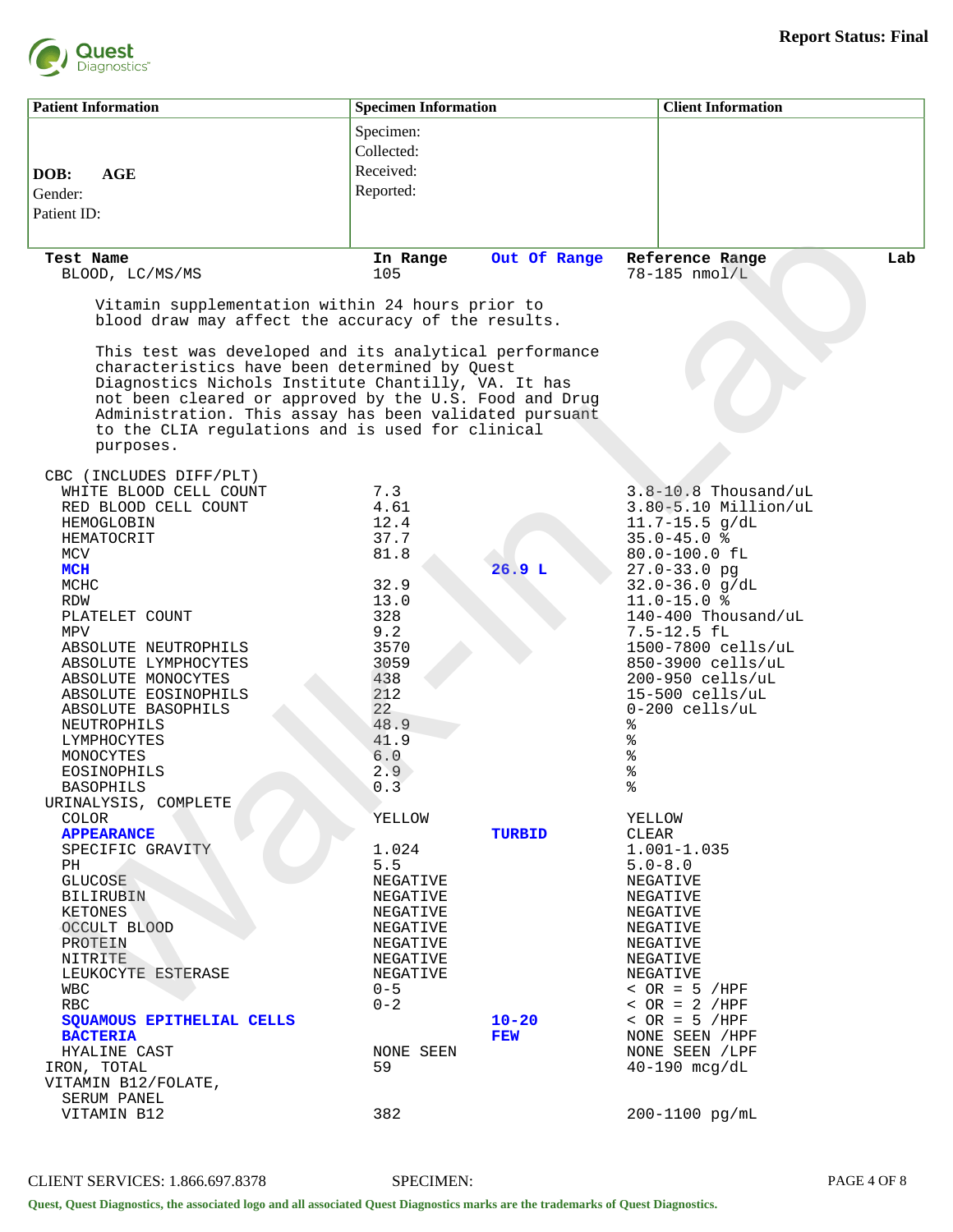

|                                | <b>Patient Information</b>                                                                                                                                                                                                                                                                                                                                                  | <b>Specimen Information</b>                                                              |                                                                                                 | <b>Client Information</b>                                                                   |                                                               |     |
|--------------------------------|-----------------------------------------------------------------------------------------------------------------------------------------------------------------------------------------------------------------------------------------------------------------------------------------------------------------------------------------------------------------------------|------------------------------------------------------------------------------------------|-------------------------------------------------------------------------------------------------|---------------------------------------------------------------------------------------------|---------------------------------------------------------------|-----|
| DOB:<br>Gender:<br>Patient ID: | AGE:                                                                                                                                                                                                                                                                                                                                                                        | Specimen:<br>Collected:<br>Received:<br>Reported:                                        |                                                                                                 |                                                                                             |                                                               |     |
|                                | Test Name<br>Please Note: Although the reference range for vitamin<br>B12 is 200-1100 pg/mL, it has been reported that between<br>5 and 10% of patients with values between 200 and 400<br>pg/mL may experience neuropsychiatric and hematologic<br>abnormalities due to occult B12 deficiency; less than 1%<br>of patients with values above 400 pg/mL will have symptoms. | In Range                                                                                 | Out Of Range                                                                                    | Reference Range                                                                             |                                                               | Lab |
|                                | FOLATE, SERUM                                                                                                                                                                                                                                                                                                                                                               | 18.0                                                                                     | ng/mL<br>Low:<br>Normal:                                                                        | Reference Range<br>Borderline:                                                              | 3.4<br>$3.4 - 5.4$<br>> 5.4                                   |     |
|                                | DHEA SULFATE<br>DHEA-S values fall with advancing age.<br>For reference, the reference intervals for 31-40 year<br>old patients are:<br>Male:<br>$106 - 464$ mcg/dL<br>Female: $23-266$ mcg/dL                                                                                                                                                                              | 143                                                                                      |                                                                                                 | $19-231$ mcg/dL                                                                             |                                                               |     |
| FSH                            | Follicular Phase<br>Mid-cycle Peak<br>Luteal Phase<br>Postmenopausal                                                                                                                                                                                                                                                                                                        | 12.8<br>Reference Range<br>$2.5 - 10.2$<br>$3.1 - 17.7$<br>$1.5 - 9.1$<br>$23.0 - 116.3$ | mIU/mL                                                                                          |                                                                                             |                                                               |     |
| LH<br><b>CEA</b>               |                                                                                                                                                                                                                                                                                                                                                                             | 12.3<br>< 0.5                                                                            | mIU/mL<br>Luteal Phase<br>ng/mL                                                                 | Reference Range<br>Follicular Phase<br>Mid-Cycle Peak<br>Postmenopausal<br>Non-Smoker: <2.5 | $1.9 - 12.5$<br>$8.7 - 76.3$<br>$0.5 - 16.9$<br>$10.0 - 54.7$ |     |
|                                | This test was performed using the Siemens<br>chemiluminescent method. Values obtained from<br>different assay methods cannot be used<br>interchangeably. CEA levels, regardless of<br>value, should not be interpreted as absolute<br>evidence of the presence or absence of disease.                                                                                       |                                                                                          |                                                                                                 | Smoker:                                                                                     | 5.0                                                           |     |
|                                | ESTRADIOL                                                                                                                                                                                                                                                                                                                                                                   | 36                                                                                       | pg/mL<br>Reference Range<br>Follicular Phase:<br>Mid-Cycle:<br>Luteal Phase:<br>Postmenopausal: |                                                                                             | $19 - 144$<br>$64 - 357$<br>$56 - 214$<br>$over = 31$         |     |
|                                | Reference range established on post-pubertal patient                                                                                                                                                                                                                                                                                                                        |                                                                                          |                                                                                                 |                                                                                             |                                                               |     |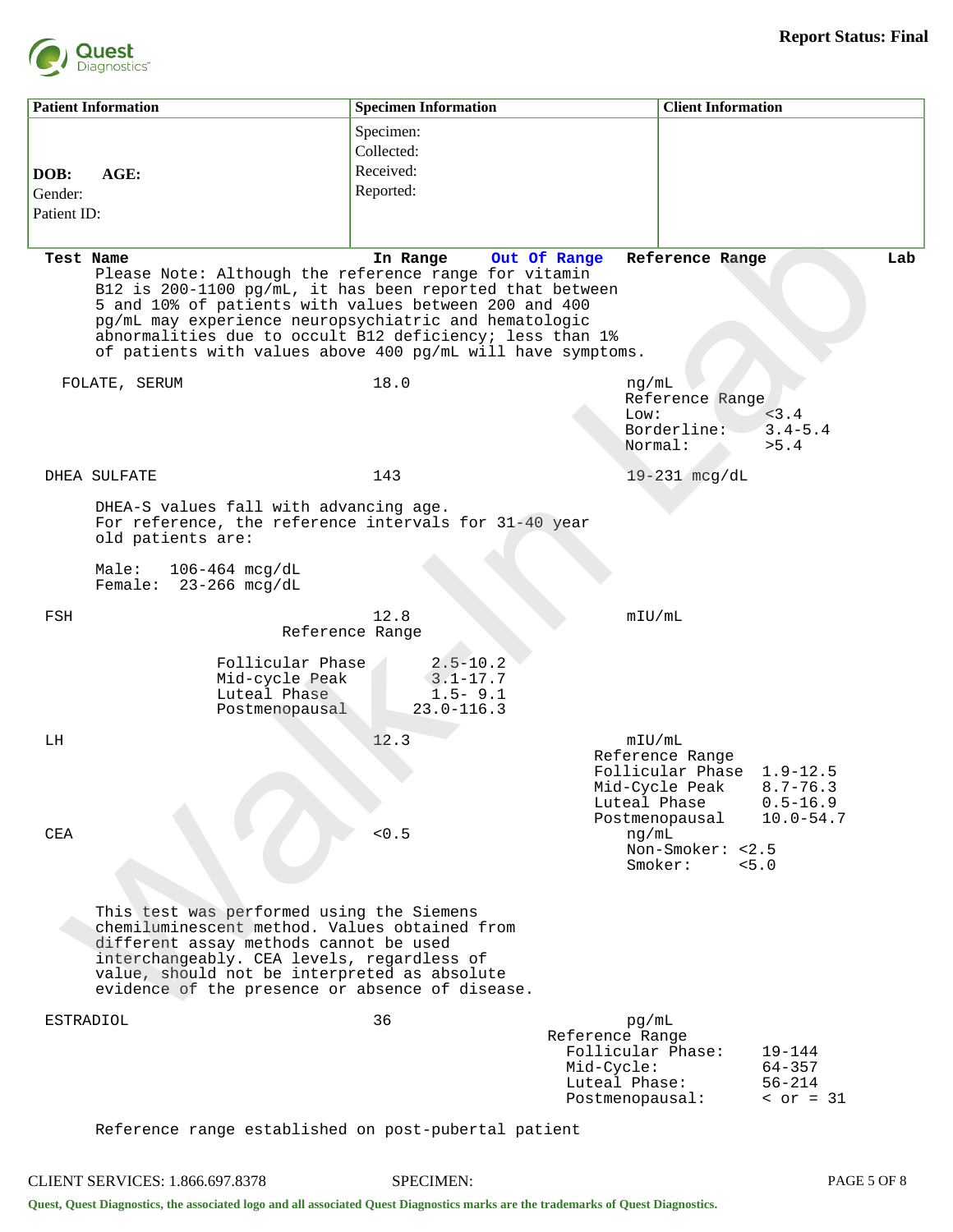

|                        | <b>Patient Information</b>                                                                                                                                                                                                                                                                                                                                 | <b>Specimen Information</b>                                                                                            | <b>Client Information</b> |  |
|------------------------|------------------------------------------------------------------------------------------------------------------------------------------------------------------------------------------------------------------------------------------------------------------------------------------------------------------------------------------------------------|------------------------------------------------------------------------------------------------------------------------|---------------------------|--|
| DOB:                   | AGE:                                                                                                                                                                                                                                                                                                                                                       | Specimen:<br>Collected:<br>Received:                                                                                   |                           |  |
| Gender:<br>Patient ID: |                                                                                                                                                                                                                                                                                                                                                            | Reported:                                                                                                              |                           |  |
| Test Name              | population. No pre-pubertal reference range<br>established using this assay. For any patients for<br>whom low Estradiol levels are anticipated (e.g. males,<br>pre-pubertal children and hypogonadal/post-menopausal<br>females), the Quest Diagnostics Nichols Institute<br>Estradiol, Ultrasensitive, LCMSMS assay is recommended<br>(order code 30289). | Out Of Range<br>In Range                                                                                               | Lab<br>Reference Range    |  |
|                        | Please note: patients being treated with the drug<br>interference in immunoassay methods for estradiol<br>elevated estradiol test results leading to an<br>inappropriate clinical assessment of estrogen status.<br>Quest Diagnostics order code 30289-Estradiol,<br>Ultrasensitive LC/MS/MS demonstrates negligible cross<br>reactivity with fulvestrant. | fulvestrant ( $Faslodex(R)$ ) have demonstrated significant<br>measurement. The cross reactivity could lead to falsely |                           |  |
| $CA$ 19-9              |                                                                                                                                                                                                                                                                                                                                                            | 16                                                                                                                     | $<$ 34 U/mL               |  |
|                        | This test was performed using the Siemens<br>chemiluminescent method. Values obtained from<br>different assay methods cannot be used<br>interchangeably. CA 19-9 levels, regardless of<br>value, should not be interpreted as absolute<br>evidence of the presence or absence of disease.                                                                  |                                                                                                                        |                           |  |
| CA 27.29               |                                                                                                                                                                                                                                                                                                                                                            | 18                                                                                                                     | $<$ 38 U/mL               |  |
|                        | This test was performed using the Siemens<br>Chemiluminescent method. Values obtained from<br>different assay methods cannot be used<br>interchangeably. CA 27.29 levels, regardless of<br>value, should not be interpreted as absolute<br>evidence of the presence or absence of disease.                                                                 |                                                                                                                        |                           |  |
|                        | TESTOSTERONE, FREE<br>(DIALYSIS) AND TOTAL, MS<br>TESTOSTERONE, TOTAL, MS                                                                                                                                                                                                                                                                                  | 30                                                                                                                     | $2-45$ ng/dL              |  |
|                        | For additional information, please refer to<br>http://education.questdiagnostics.com/faq/<br>TotalTestosteroneLCMSMSFAQ165<br>(This link is being provided for informational/<br>educational purposes only.)                                                                                                                                               |                                                                                                                        |                           |  |
|                        | This test was developed and its analytical performance<br>characteristics have been determined by Quest<br>Diagnostics Nichols Institute Chantilly, VA. It has<br>not been cleared or approved by the U.S. Food and Drug<br>Administration. This assay has been validated pursuant<br>to the CLIA regulations and is used for clinical<br>purposes.        |                                                                                                                        |                           |  |
|                        | TESTOSTERONE, FREE                                                                                                                                                                                                                                                                                                                                         | 5.8                                                                                                                    | $0.1 - 6.4$ pg/mL         |  |
|                        | This test was developed and its analytical performance                                                                                                                                                                                                                                                                                                     |                                                                                                                        |                           |  |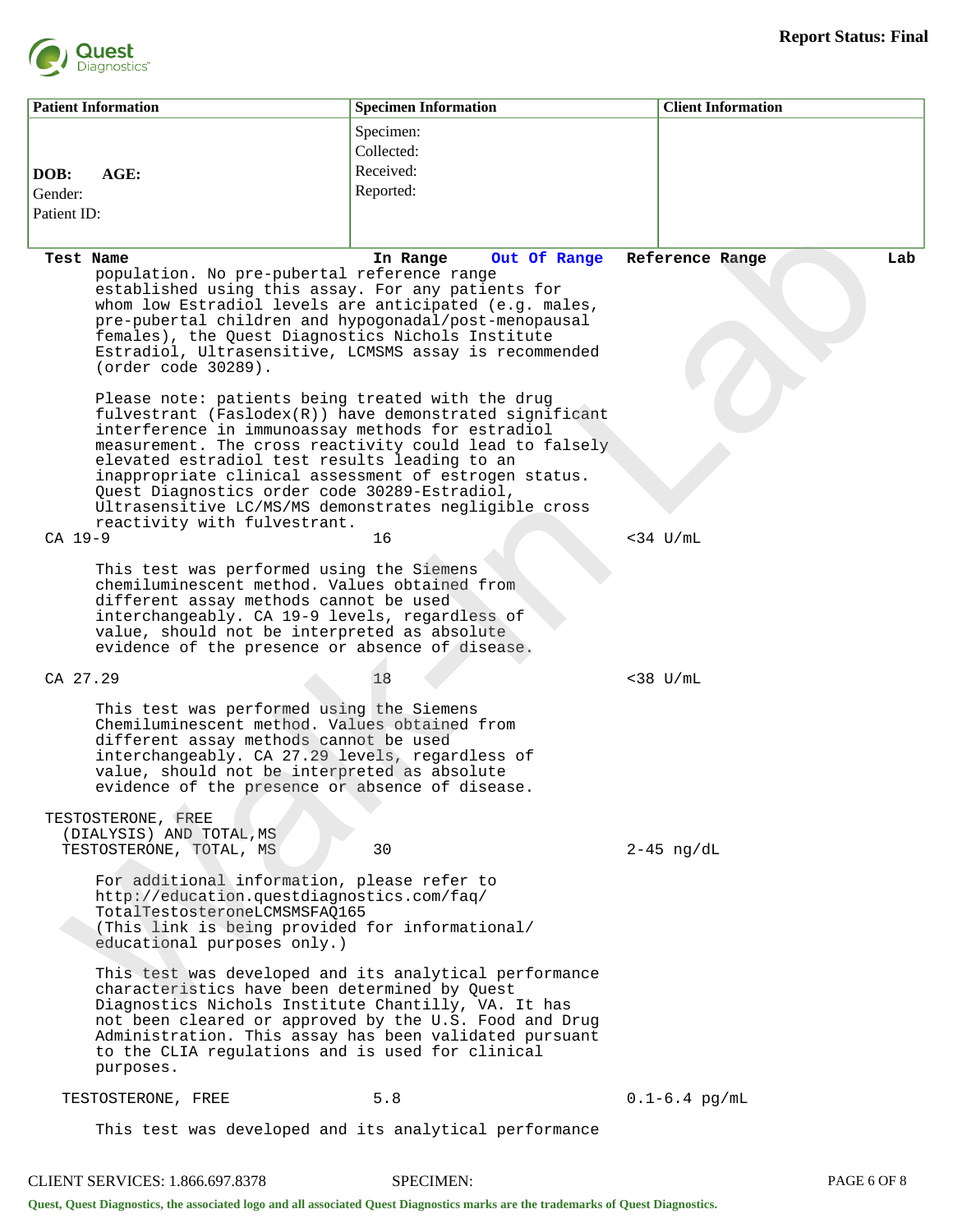

| <b>Patient Information</b>                                                                                                                                                         | <b>Specimen Information</b>                                                                                                                                                                   | <b>Client Information</b> |
|------------------------------------------------------------------------------------------------------------------------------------------------------------------------------------|-----------------------------------------------------------------------------------------------------------------------------------------------------------------------------------------------|---------------------------|
|                                                                                                                                                                                    | Specimen:                                                                                                                                                                                     |                           |
|                                                                                                                                                                                    | Collected:                                                                                                                                                                                    |                           |
|                                                                                                                                                                                    | Received:                                                                                                                                                                                     |                           |
| DOB:<br>AGE:                                                                                                                                                                       |                                                                                                                                                                                               |                           |
| Gender:                                                                                                                                                                            | Reported:                                                                                                                                                                                     |                           |
| Patient ID:                                                                                                                                                                        |                                                                                                                                                                                               |                           |
|                                                                                                                                                                                    |                                                                                                                                                                                               |                           |
| Test Name<br>characteristics have been determined by Quest<br>Diagnostics Nichols Institute Chantilly, VA. It has<br>to the CLIA regulations and is used for clinical<br>purposes. | Out Of Range<br>In Range<br>not been cleared or approved by the U.S. Food and Drug<br>Administration. This assay has been validated pursuant                                                  | Reference Range<br>Lab    |
| VITAMIN C<br>VITAMIN C                                                                                                                                                             | $0.9$                                                                                                                                                                                         | $0.3 - 2.7$ mg/dL         |
|                                                                                                                                                                                    |                                                                                                                                                                                               |                           |
| purposes.                                                                                                                                                                          | Institute Valencia. It has not been cleared or approved by the US<br>Food and Drug Administration. This assay has been validated<br>pursuant to the CLIA regulations and is used for clinical |                           |